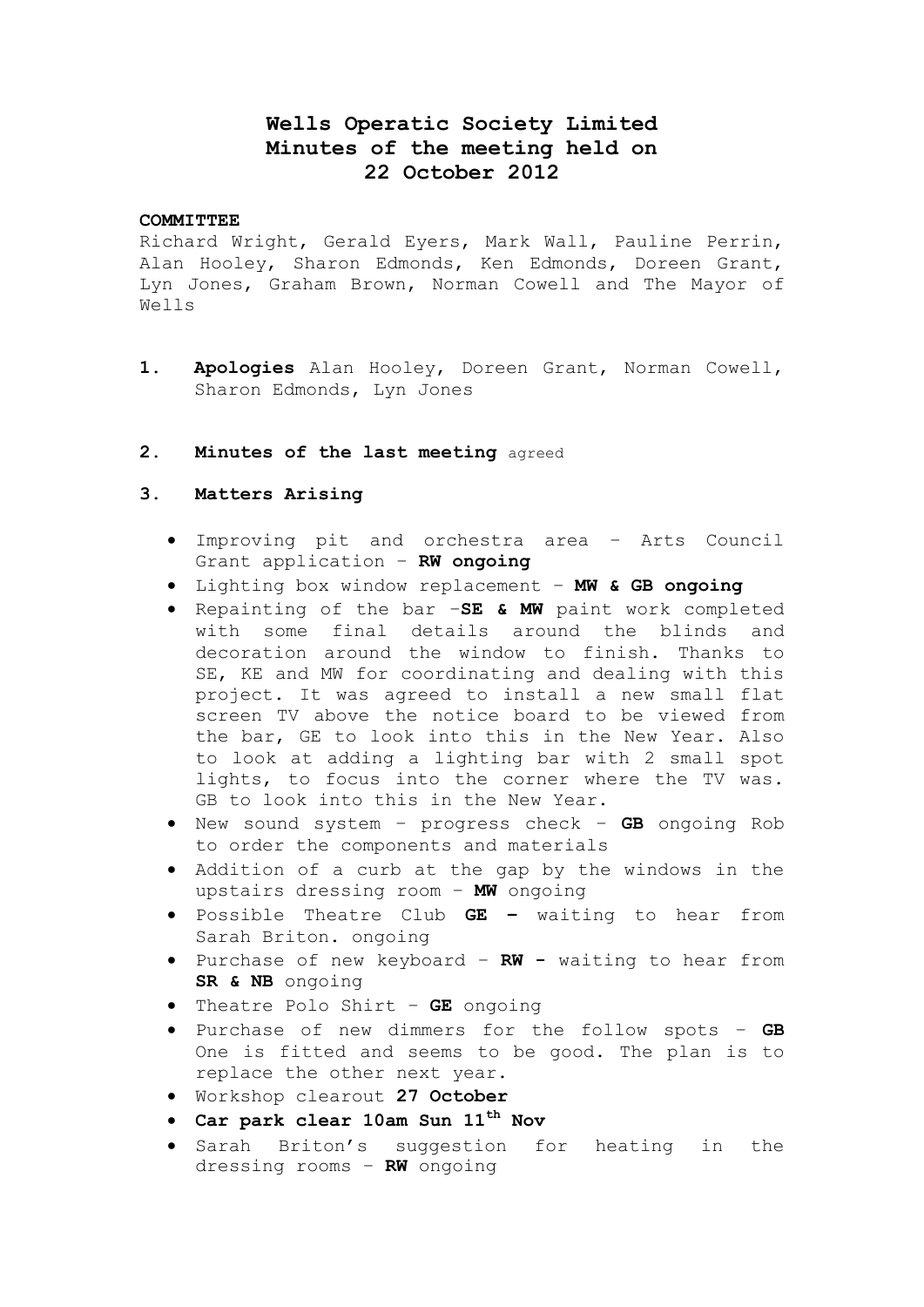- New till/cash register **AH.** A long correspondence with Chris Spray and AH has finalised some of the specifications. It was agreed to purchase one till, install data and have this ready to swap with the present system when everyone was happy. Ongoing PP to talk to AH and CS to identify costs and tariffs.
- Arrangements for Lisa Cope's charity night at the Theatre and use of Box Office for tickets **done**
- Pulse Services Ltd programme timer was not defective and did not need repair; dressing room gas valve can't be replaced/repaired; rehearsal room thermostat replaced – **RW** It was agreed to look at replacing the heaters in the New Year.
- Theatre security policy **AH** ongoing

## **4 Correspondence**

- From Hotbox St Cuthbert's School Raffle request declined
- Email from Tony Hathway re car park problems, members not being able to park, unauthorised parking etc. Discussion of various ideas, a private security firm would be considered, **RW** to follow up (committee to see a web link to a security firm).

### **5. Treasurer's Report – PP**

- Sale of shares with Barclays Bank **PP & RW** ongoing
- Credit Card system **AH** Update almost there, conclusion next meeting.
- **ALNM**  final figures still to follow, we are waiting for final Weinberger's bill. PP to remind Lucy Plant

## **6. Membership**

- New members none
- Arrangements for next Carnival Curry night on November 16 – **AH in hand**
- Dinner Dance **May 10th 2013**
- AGM **24TH May 2013**

# **7. Publicity**

- Additional photographers are needed, RW to talk to Adam Lanfranchi – **KE**
- New Trifold coming very soon

# **8. Theatre Renovations**

- Downpipe **MW** ongoing
- Lighting in workshop and hanging sockets **GB** done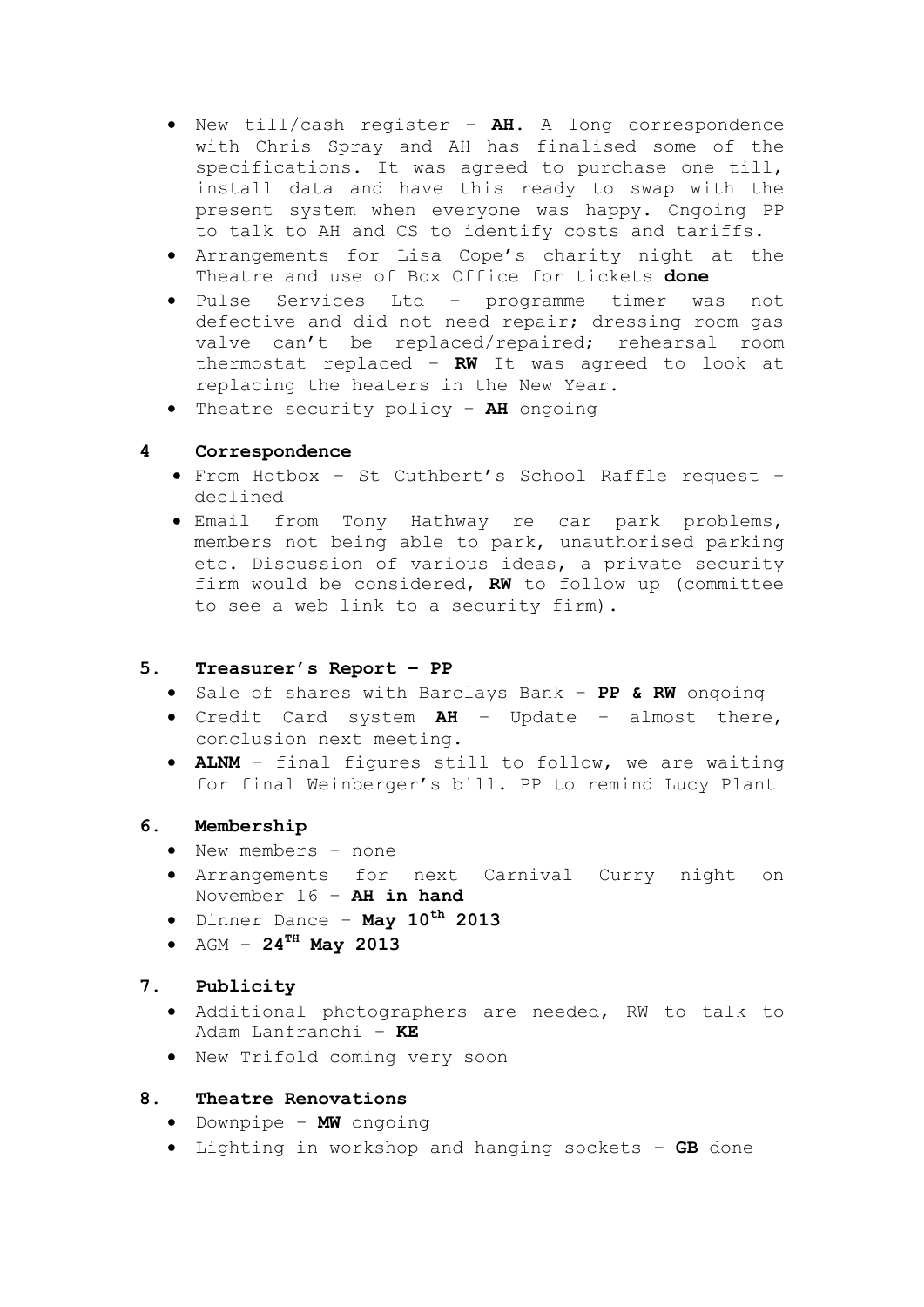- Provision of spare filters for air conditioning system – **RW** these are kept in the boiler room for future use.
- **9. Production/Trifold/Hire** 
	- **Rumpelstiltskin – December 15-22 2012** written by **Vicky Orman, RW** Directing, **Vicky Orman** Producing, **Nick Barlow** MD, **Dave Papworth** SM, **Charlie Watkins ASM,** Lighting – **Graham Brown,** Prompt – **Freda Brown,**  Sound – **Pete Ross,** Adult Choreography – **Kim Fisher,**  Child Choreography – **Judi Neale,** Rehearsal Schedule **–** done, Budget – done, Ticket Price – **£9 & £7**
	- **February 21 – 23 – Maria Marten** and a One Act Play by **Lucy Plant** – **MW & RW**
	- **Anything Goes – April 22 – 27 2013 – GE** directing and producing; **TE** – choreography, **Judy Neale** – Tap Choreography, **MD** – **Sheila Ross,** Programme & Publicity - ?, Stage Designer - ?, Stage Manager – **David Papworth,** Costumes – **Louise Baker**, Lighting – **Rob Rodgers**, Props - ?, Prompt – **DG,** Rehearsal Schedule – **Agreed**, Budget – **TBA**, Ticket Price – **TBA**
	- **May 29 – June 1–** Youth Theatre Show Beauty & The Beast. **Sarah Neale –** Directing, **Nicky Hann –** Assistant Director and Producer send NH a copy of the prod notes
	- **July 3 – 6 2013 –** Mort by Terry Pratchett **KE**
	- **September 11 – 14 2013**  Pajama Game **AH** looking for SM and MD
	- **October 23 – 26 2013 –** Play **DG or MW**
	- **Pantomime December 14 – 21 2013**
	- **Spring 2014 –**
	- **Spring 2016 – Ken Edmonds** has suggested that we consider 'Kiss Me Kate' as this is the 400<sup>th</sup> year after Shakespeare's death. Other Shakespeare productions might also be considered for this year. **Ongoing.**
- **10. Training ntr**

### **11. Show Reviews**

**The Last of the Haussmans,** A live screening direct from the National Theatre (Lyttelton) – review Stephen Beresford's first play is thoughtful and fresh. Starring Julie Walters **MW**

#### **12. Any Other Business**

Leak in the bar roof – downpipe (see above) **MW** to do